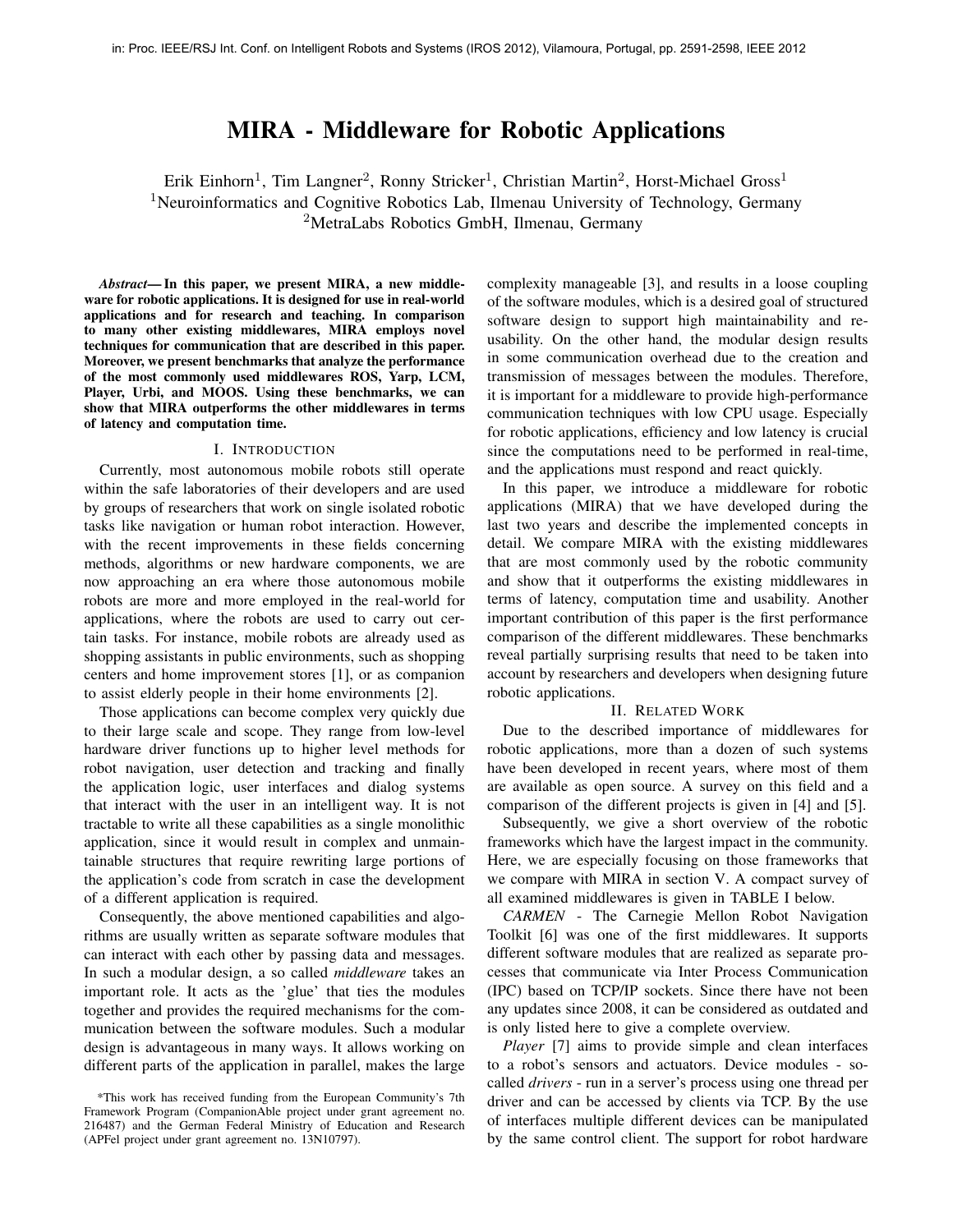|                | <b>MIRA</b>        | <b>ROS</b>       | Yarp              | <b>LCM</b>           | Urbi            | Player           | <b>MOOS</b>     |
|----------------|--------------------|------------------|-------------------|----------------------|-----------------|------------------|-----------------|
| Communication  | decentralized      | name-/parameter  | nameserver        | decentralized        | centralized     | client /         | central         |
| Structure      |                    | server           |                   |                      |                 | driver model     | database        |
| Communication  | intra-process,     | intra-process,   | intra-process,    | <b>UDP</b> multicast | intra-process,  | intra-process,   | <b>TCP</b>      |
| Mechanism      | TCP                | TCP. UDP         | TCP, UDP          |                      | TCP, RTP        | <b>TCP</b>       |                 |
| Data Transport | publisher /        | publisher /      | observer          | publisher /          | change / access | publish /        | store /         |
|                | subscriber, RPC    | subscriber, RPC  | pattern           | subscriber           | notification    | read, interfaces | fetch           |
| Message Types  | any $C++$ types    | IDL using        | nearly any $C++$  | IDL using            | $C++$ types,    | <b>IDL</b> using | string.         |
|                | and classes        | <b>PODs</b>      | types and classes | <b>PODs</b>          | UVars, UObjects | <b>PODs</b>      | double          |
| Supported      | $C_{++}$ , Python, | $C_{++}$ , Java, | $C++$             | $C++$ , Java, $C#$   | $C++$ , Java,   | $C++$ , Java,    | $C_{++}$ . Java |
| Languages      | JavaScript,        | Python,          |                   | Python,              | urbiscript      | Python,          |                 |
| Supported      | Linux, Win         | Linux, OS X      | Linux, Win,       | Linux, Win,          | Linux, Win,     | Linux            | Linux, Win      |
| Platforms      | OS X (planned)     | Win (partial)    | OS X              | OS X                 | OS X            |                  |                 |
|                |                    |                  |                   |                      |                 |                  |                 |

TABLE I: Survey of the examined middlewares.

can be extended by adding new drivers. Other advantages include that clients can be run on different platforms and can be implemented in many different programming languages. It also supports a virtually unlimited number of clients connecting to the server. However, the centralized server approach exposes a single point of failure.

*ROS* - The Robot Operating System [8] is nowadays one of the most widely used middlewares for robotic applications. It takes up many of the ideas and design decisions of Player. Even though it uses peer-to-peer TCP connections for communication between the software modules - called *nodes* - it needs a centralized server. This *master* is used for name look up and parameter storing and represents - like in Player - a single point of failure. ROS aims to support cross-language development by using a simple, languageneutral interface definition language (IDL) to describe the messages sent between modules [8]. The used IDL is suitable to describe plain old data structures (POD), i.e. collections of field values, arrays, etc. However, higher level object oriented concepts like inheritance and polymorphism can hardly be modeled. As each node is run in a separate process, the data transfer between nodes via TCP results in a drawback when exchanging large amounts of data. To overcome this limitation and to reduce communication overhead, the concept of *nodelets* was introduced lately. This concept supports running multiple modules within the same process. Each nodelet uses its own thread, and data can now be exchanged within the same process by sharing the same memory. However, the user has to take care of concurrent access and thread synchronization by themselves, e.g. by using mutexes or by allocating new memory whenever new data is written. This again results in a large performance penalty as shown in our results. An advantage of ROS is that it allows nodes to provide a service interface to others via RPC (remote procedure calls). Also, since it is widely used by the robotics community, many drivers, algorithms and software is available in public repositories as open-source.

*Urbi* [9] consists of two parts. The first part *UObject* provides a C++ API where components like drivers and algorithms can be designed and exposed to the second part - *urbiscript*. Urbiscript is an innovative event-based script language that is used to connect the components in an application. Urbi allows the user to decide whether to run the components within the same process or in different processes and on different systems transparently at runtime. In the latter

case, TCP or UDP based RTP is used for data exchange. It also takes care of thread synchronization and concurrent data access. Another advantage is that there is support of a *0-copying* mode when running components in the same process that prevents unnecessary copying of data. However, it reveals the same disadvantages as in Player and ROS, since it uses a centralized approach where multiple clients connect to a master server for executing Urbiscript code.

*LCM* - The Lightweight Communications and Marshalling library [10] aims to simplify the development of lowlatency message passing systems, especially for real-time robotics research applications. Like ROS, it utilizes the publisher/subscriber pattern to transmit messages between different processes using a platform- and language independent type specification language. LCM bases its communication on UDP multicast without the need of a central communication hub.

*MOOS* [11] is a cross platform middleware for robotics research. It uses a communication network with a star-shaped topology where each client has a single communication channel to a central server - the MOOSDB. Data is published as named messages by a client in either string or double format and stored in this database. Other clients can fetch not only the latest data but also the history of changes that were made to the data since the last read. It can be assumed that the lack of type-safety, the additional costs for parsing and sending human readable string data and the need to store data in a central database before sending it to a subscribed client leads to performance problems.

*YARP* - Yet Another Robot Platform [12] aims to minimize the effort devoted to infrastructure-level software development by facilitating code reuse, modularity in order to maximize research-level development and collaboration. Therefore, it includes support for a transport-neutral interprocess communication model based on so-called *Ports*. Ports can manage multiple connections for a unit of data either as input or output. Each connection allows sending and receiving of data supporting different data rates and different protocols (e.g. TCP, UDP or shared memory). A central server is used for maintaining a list of all ports and how to connect them.

This overview shows that many of the reviewed middlewares share the same ideas and basic concepts. Most of them also share the same disadvantage of a centralized approach. This poses a problem especially in multi-robot scenarios.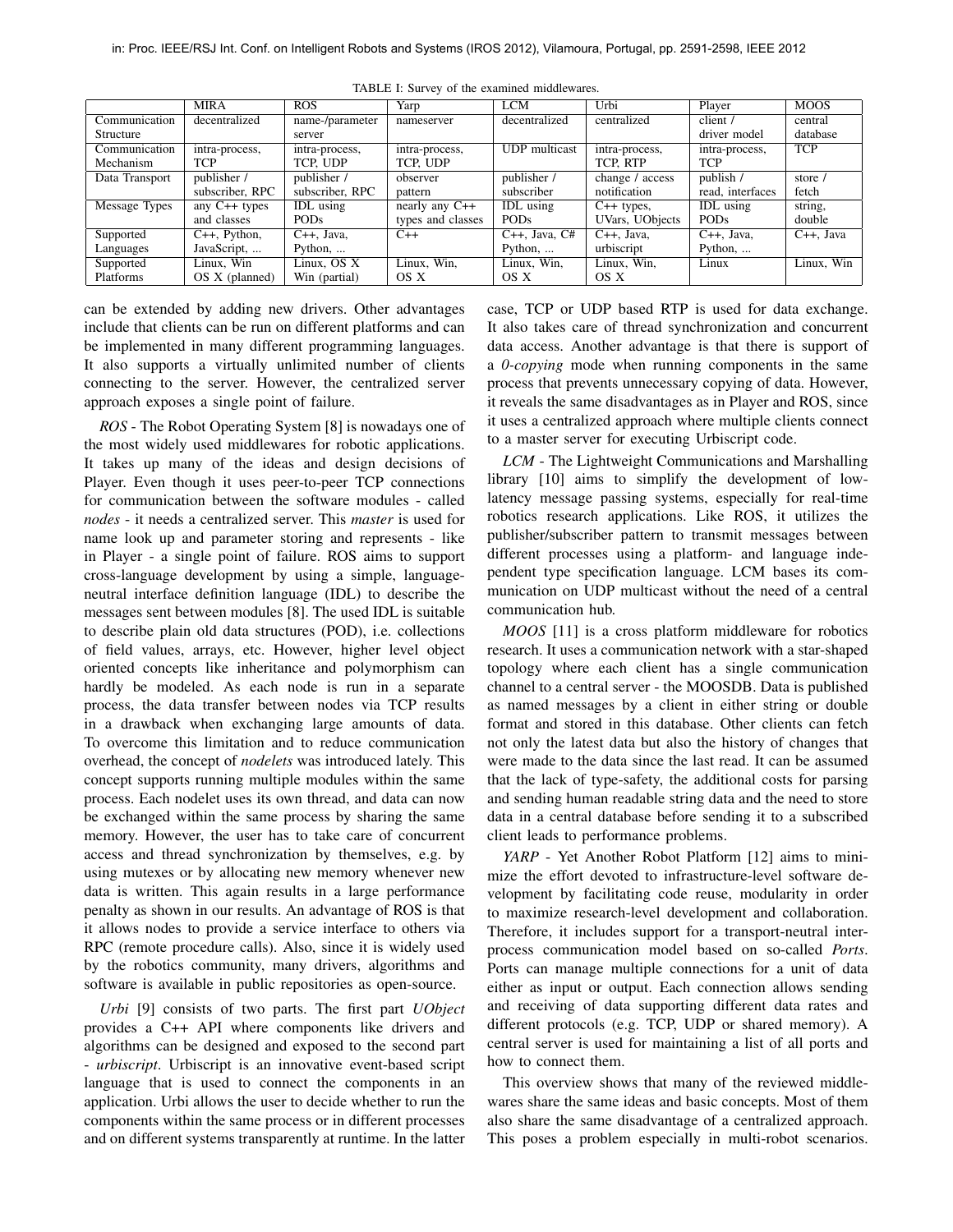Here, each robot acts as an independent system that interacts with the other systems. If the central server fails, the whole system with all robots will stop working, even though each robot could continue its normal operation independently.

Although the aforementioned middlewares are widely spread within the robot community, no detailed performance benchmarks have been carried out yet. This is quite surprising since the performance of a middleware can have a significant impact on the overall performance of the robotic system. In [4] many robot frameworks including their provided algorithms for navigation and mapping are compared with each other also in terms of CPU and memory usage. However, in those tests complete robotic applications are benchmarked, that contain all necessary algorithms for navigation. Consequently, the obtained results reflect the performance of the navigation algorithms and not of the middlewares themselves.

Due to this lack of information, we present an elaborate performance benchmark in section V of this paper.

## III. OVERVIEW OF MIRA

Keeping the weaknesses of the aforementioned middlewares and frameworks in mind and taking our long lasting experience with our previously used architecture [13] into account, we developed an alternative middleware for robotic applications (MIRA) that is designed to be used in real-world applications as well as for research and teaching. Therefore, we pursued the following design goals some of which are also mentioned in [14]:

1) *High performance* and low latency: the communication techniques must have a low CPU footprint to be able to use the middleware on robots with low computational power and to leave enough capacity for the actual algorithms.

2) *Easy to learn and use*: for this reason, all functionality should be realized by using features of the designated programming language (C++, Java, etc.) only. In contrast to ROS, no additional interface description meta-language is necessary.

3) *Small number of different concepts* that are used for a large number of different features to assure ease of use, e.g. our serialization concept that is described below.

4) *High usability*: the features of the middleware must be intuitive and accessible with little code and configuration overhead.

5) *Foolproof* : programming mistakes like type mismatches when using the communication techniques should be reported by the compiler or at run-time instead of leading to unexpected results.

6) *Robust and reliable*: the MIRA software system must not contain a central component that - in case of failure might stop the entire system from working. Moreover, a high software quality is assured by strict software reviews and by many automated test cases.

Similar to ROS, MIRA supports fully distributed applications, i.e. the application can consist of several different processes that can even be located on different machines. Each process runs a *MIRA Framework* that provides all

functionality of the middleware. In each such process, one or more software modules can be located (see Fig.1). Each module is called a *unit*. A unit usually implements the necessary algorithms to solve a certain task, e.g. robot navigation or person tracking, hence a unit is comparable to a ROS-Node/Nodelet. In contrast to ROS, however, units can be freely placed with other units in any process at runtime without any code changes. If several units are located within one process, each unit runs in its own thread. MIRA will automatically take care of multi-threading and data synchronization.



Fig. 1. In MIRA software modules (units) can be distributed across different processes, where each process runs a MIRA Framework that provides the middleware. MIRA automatically chooses methods for intra- or inter-process communication that are fully transparent to the units.

MIRA itself is written in C++, but it is designed to be interoperable with other programming languages like Java, Python and others.

## *A. Serialization and Reflection*

A central concept of MIRA that is used in many different use cases is serialization and reflection. *Reflection* is also known from higher level programming languages like Java and C#. It allows both to retrieve information on the structures of the program at run-time and to query the names and types of variables, and methods of classes. This information is used by MIRA to realize *serialization*. This is the process of converting a data structure or object into a sequence of bits so that it can be stored in a file or memory buffer, or transmitted across a network connection link to be "resurrected" (deserialized) later in the same or another computer environment. Unfortunately, C++ does not support reflection and serialization natively. For this reason, MIRA provides an easy to use mechanism that adds both features. An arbitrary class can be reflected and serialized by adding a reflect method as in the following example:

```
class Foo {
int value;
    Bar* ptr;
    template<typename Reflector><br>void reflect(Reflector& r) {<br>r.member("Value", value, "An int member");
                                                 rail, value, "An int member");<br>ptr, "polymorphic pointer");
    }
};
```
This mechanism is used for efficient serialization of the transported data when inter-process communication is used, for parameter marshalling in remote procedure calls, persistence, i.e. storing and loading of states of objects, real-time modification of the parameters of algorithms for easy online "parameter tuning" and many more. If a class again uses non trivial members they are reflected recursively. This enables users of MIRA to compose, store and transmit complex objects, objects with pointers and, by the use of a class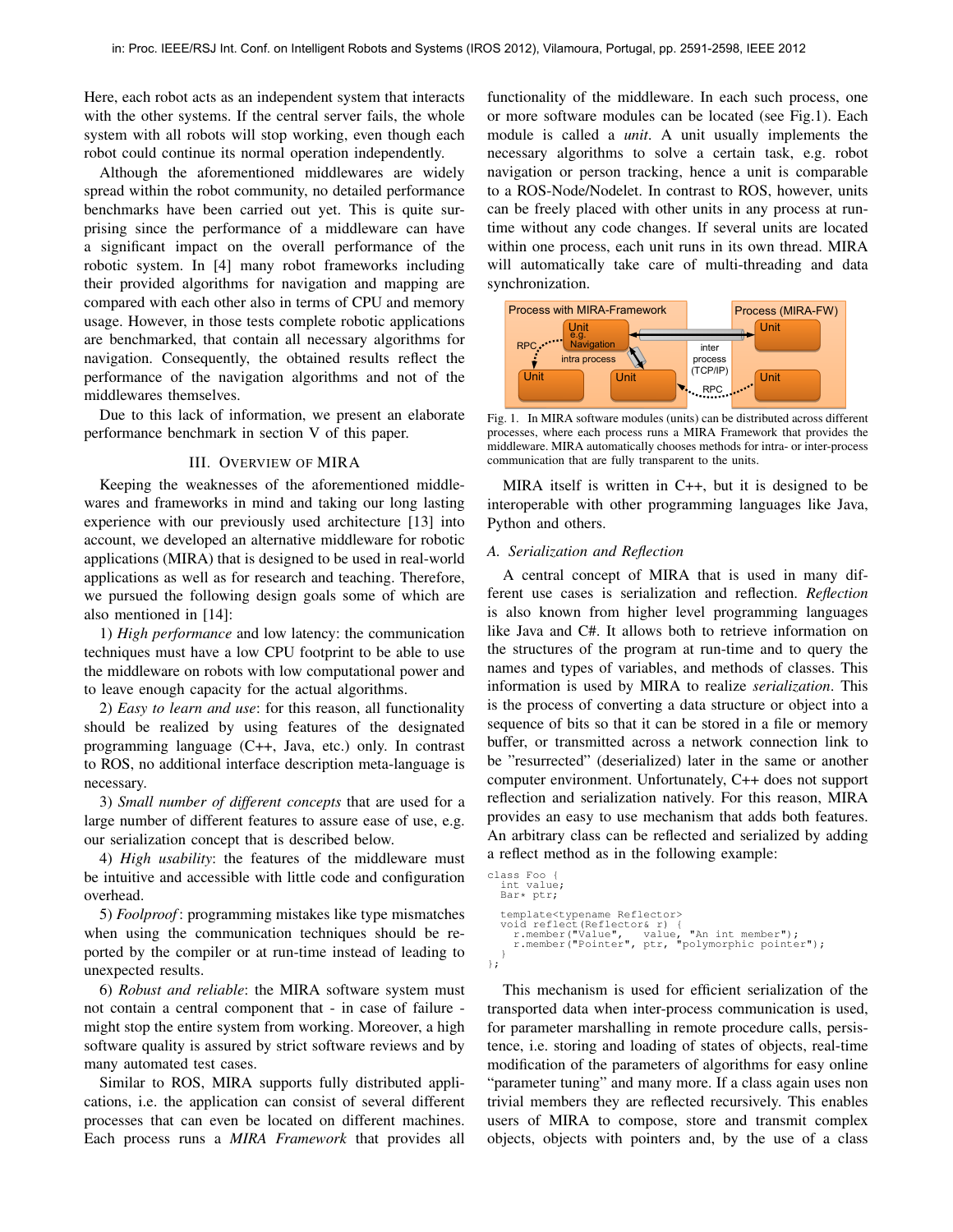factory, even instances of polymorphic classes. It allows to use the complete object-oriented programming paradigm all over the whole distributed application, which offers the realization of completely new ideas: beside simple data now very complex objects like robot-models, GUI-components or even software modules can be transported to the remote side where they add new functionality. That means, beside simple data, functionalities can now also be transmitted. In other middlewares, object orientation always ends at the point when data is transmitted and where they have to fall back to PODs that are restricted to carry plain data only.

## *B. Interoperability*

The use of the serialization technique makes it easy to add interoperability with other programming languages and middlewares. At the moment the serialization formats XML, JSON and binary are supported. Through JSON MIRA offers connectors to Python and JavaScript. In order to make the variety of algorithms provided by the ROS community accessible and to allow one to use our middleware without the need for porting existing software an adapter to ROS's topics is available using serialization.

# IV. COMMUNICATION MECHANISMS

As already stated before, the major role of a middleware is providing communication mechanisms. For this purpose, MIRA offers two different techniques: message passing and remote procedure calls (RPC). Both will be described in this section. MIRA will automatically choose high performance intra-process communication if the communicating units are located within the same process and inter-process communication via TCP/IP if the units are distributed across different processes (see Fig.1).

The details of the underlying communication technique are fully transparent for the units. Hence, no changes in the code are necessary if a unit is used together with other units in a single process or in a distributed application. This is a big advantage in comparison to ROS which differentiates between *nodes* and *nodelets*.

In contrast to ROS, Urbi and other existing robot middlewares, MIRA does not need a central server for name lookup and other management tasks. It is fully decentralized, and the different MIRA processes connect to each other in a peer-topeer architecture. Hence, there is no single point of failure. This is an important advantage in terms of robustness and reliability.

#### *A. Message Passing and Channels*

Units can communicate with each other and exchange messages and data via named *channels*. Channels have globally unique names and are strongly typed, i.e. when storing data in the channels the type information will be maintained. If a user accidentally mixes types, this will be reported by the compiler or at run-time and will not lead to unexpected results. A unit that provides information and data can publish it to a channel. On the other hand, units that are interested in a certain kind of data can subscribe to the corresponding channel using either polling or automatic notification via callbacks whenever new data is available.

There can be one or multiple publishers and subscribers for the same channel. Hence, channels allow one-to-one, one-tomany and many-to-many connections.

When multiple publishers and subscribers access the same data, MIRA will automatically take care of concurrent multithreaded access. For optimal performance, we developed a mechanism that avoids unnecessary copying of data and blocking whenever accessing the data for reading or writing. Therefore, each channel is realized as a queue of data. Each queue entry is called *slot*. It is large enough to store one element of the data. The slot concept allows units to access the same channel for reading and writing without interfering each other.



Fig. 2. Each channel consists of a queue of slots. In the upper row, the two newest slots are locked for reading. In the second row, new data is written. Therefore, the oldest slot is recycled and replaced by the new data. In the third row, the newly written data now becomes the newest slot.

If a unit wants to read data from a channel, the MIRA Framework will return a read-accessor to the most current slot. Additionally, that slot will be read-locked for concurrent access, i.e. read access is allowed for other units whereas write access is forbidden (first row in Fig. 2). If a unit wants to publish data to that channel, the MIRA Framework looks for a non-blocked slot first of all, i.e. a slot where no other unit is reading from or writing to (second row in Fig. 2). This slot will be locked exclusively, and a write-accessor is returned that allows the unit to write its data directly into the slot. To avoid unnecessary memory allocation, the memory of a slot can be reused if the size of the data does not change. A unit that e.g. captures data from a camera can store the image data directly and thus, no data is copied unnecessarily. If no free slot is available for writing, a new slot is created and the channels queue will grow. After finishing writing, the slot becomes the newest element for the channel and can be read by other units (third row in Fig. 2). This concept completely avoids blocking of the publisher of the data even if other readers are still consuming. Vice versa a reader will always be able to obtain data for reading without blocking. It is essential in the use case of a single fast producer and many or even slow consumers. Consumers can do time consuming operations on the data without the need for copying it and thus avoid blocking of the producer. Obviously, the described slot-concept seems to lead to an additional memory consumption for holding multiple instances of the data in the slots. In the worst case, there will be as many slots as readers and writers. However, in other middlewares that do not use such a slot-concept, as for example ROS, each reader or writer holds its own copy of the data anyway, leading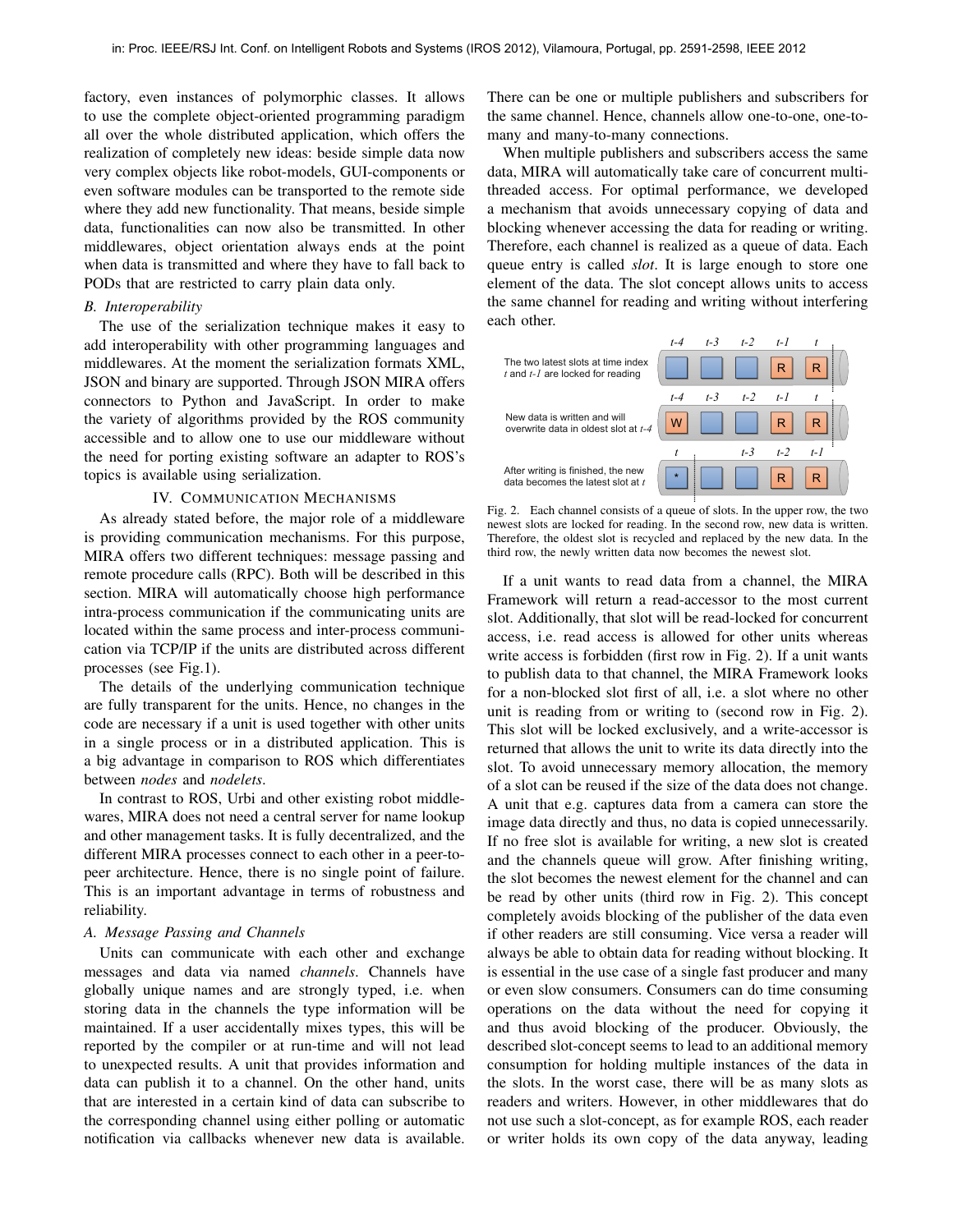to exactly the same memory consumption. Consequently, in comparison to other concepts, our concept does not pose any additional memory consumption overhead. In practice, it even reduces the memory usage: in typical scenarios with one publisher and two or more readers only two slots are needed since several readers can share a single data slot.

Another advantage of this slot-concept is achieved by keeping the slots of the channel's queue in the correct temporal order. This is done by using the queue as a ring buffer, where the oldest element is replaced if new data is written (second row in Fig. 2). This allows read access to data from the past or even reading whole intervals of continuous data. This is an essential feature for transmitting audio data where it is important that no audio frame is dropped. Moreover, such a history allows to interpolate or filter data since the filter or interpolation function can access multiple consecutive values. Currently, we support linearand cubic-interpolation as well as a moving average-filter that, for instance, allows to compute the average of the channel's data within the last second.

# *B. Remote Procedure Calls*

Remote procedure call (RPC) is a concept for invoking procedures and methods from remote as if it were local ones. It is a form of inter-process communication. Our approach for RPC can be used for both inter- as well as intra-process execution of a unit's subroutines. Each unit exposes some of its functions as a named service available for RPC to the framework. Most RPC systems make use of an interface description language (IDL) to describe the layout of the methods. In others, the methods must follow a special syntax or have special types for parameters and return values. In MIRA, return values and parameters are strongly typed as we use our serialization concept for marshalling them. It allows to publish any global or class member function with an arbitrary number of parameters. The only requirement is that the return value and the parameters use serializable data types. This has the advantage that the user can exploit existing methods to the RPC system later with a single line of code. Registration of methods is done analogue to the serialization of members in the reflect method.

```
class Foo {
    template<typename Reflector><br>
void reflect(Reflector& r) {<br>
r.interface("IAverage");<br>
r.method("computeAverage", &Foo::computeAverage, this,<br>
"Computes the average of all vector elements");<br>
}
    float computeAverage(const std::vector<float> data) {
        ...
return sum / data.size();
    }
};
```
For obtaining the returning value of a remote procedure, MIRA utilizes *futures* that act as a proxy for the result of the asynchronous call. The use of futures dramatically reduces latency for RPC, since the caller can decide whether to wait for the result or to query for it later on. For example, one can invoke a call to a remote procedure which may take some time to complete. In the meantime, one can process or compute something else to use the time efficiently while waiting for the result of the call.

std::vector<float> data; data.push\_back(1.0f);<br>data.push\_back(2.0f);<br>std::string service = waitForServiceInterface("IAverage"); RPCFuture<float> future = callService<float>(service,<br>"computeAverage", data); // do some time consuming computation here ...<br>// now obtain the result of the call by blocking<br>float result = future.get();<br>...

We have also enhanced the functionality of standard RPC facilities by object-oriented features. Units can implement interfaces so that other units may query for a list of services that provide a certain interface without knowing the name of the service provider. Interfaces enable code reuse, i.e. a navigation algorithm can control a variety of different robotic drivers that implement an "IRobot" interface. Units can even wait for a required interface to become available. Additionally, we support exposing of virtual member methods that can be reimplemented in derived classes.

Another feature of RPC in MIRA is *exception passing*. That is, errors and exceptions that occur on the service side will be transported back to the caller. When the caller tries to access the return value of the call, an exception will be thrown that contains the marshalled error. Here again, MIRA only relies on built-in features of the C++ language.

As mentioned before, calling service methods is done by serializing passed parameters and return values. This allows for using fast binary serialization as well as calls with JSON-RPC encoded messages, e.g. via Javascript over a website.

#### V. RESULTS

In the following, we compare the performance of MIRA with several other commonly used robot middlewares ROS, Yarp, Urbi, Player, LCM and MOOS. Thereby, we concentrate on the performance evaluation of the communication techniques only. In general, we analyze the communication overhead that is imposed by the middlewares.

Since each middleware offers slightly different concepts for communication, the performance of those concepts cannot be compared directly with each other. Instead, we defined simple scenarios that were implemented for each middleware using the available techniques that are provided by the middleware. The scenarios also define the performance metrics that are evaluated, e.g. delay, latency, memory usage, etc. The source code for all benchmarks is written in C++ and adapted to each tested middleware. Moreover, it was compiled with full compiler optimizations for all middlewares. It can be downloaded at http://www.mira-project.org/ for own evaluations.

All benchmarks were carried out on the a single machine with an Intel Core i7-2620M, 2.70GHz processor and 4GB of RAM. For timing measurements we used the "RDTSC" instruction to access the Time Stamp Counter of modern processors. It counts the number of CPU cycles since system start and, therefore, has an extremely high resolution of less than one nanosecond on the testing machine. In the timing results below, we have converted the measured CPU cycles into milliseconds.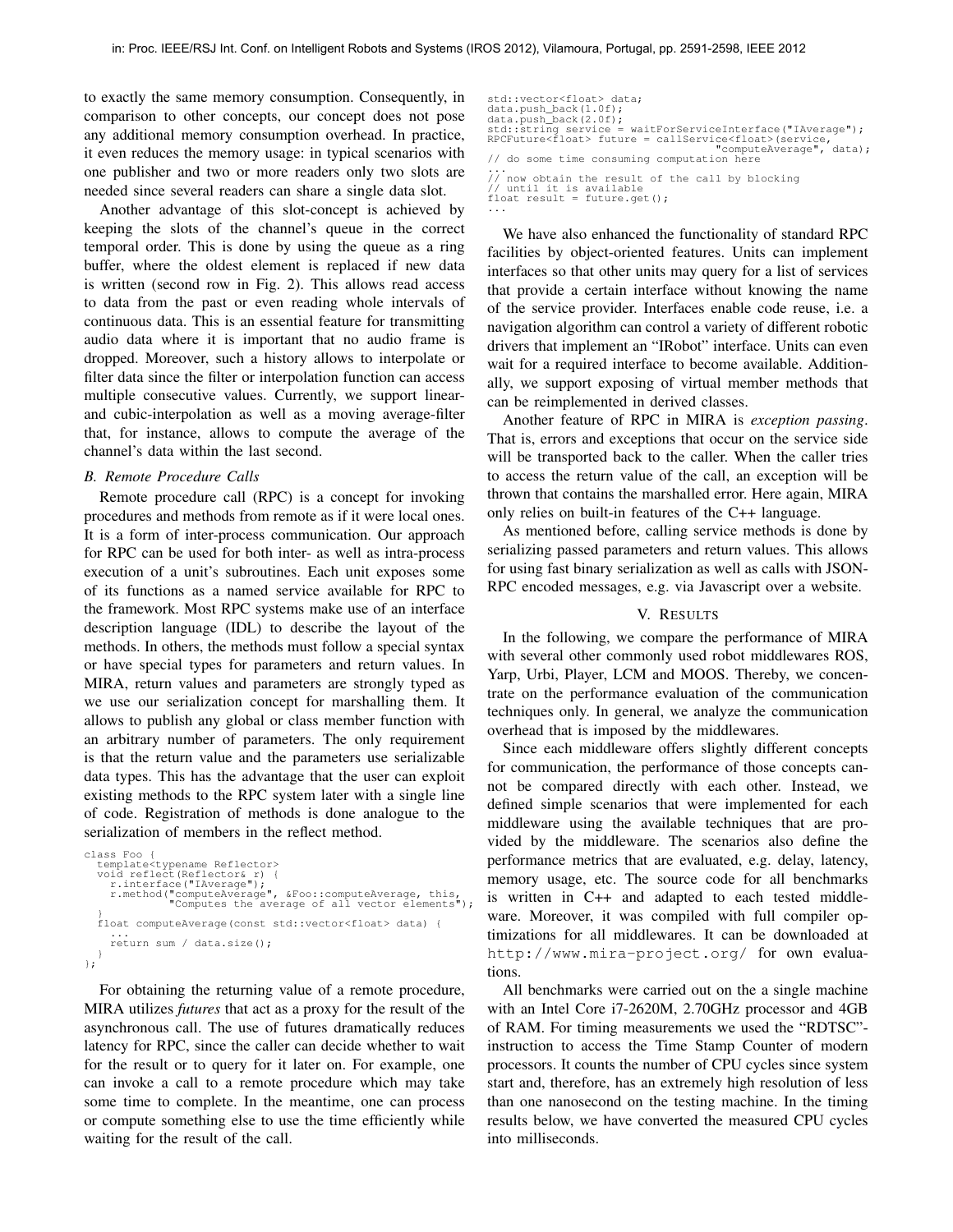

Fig. 3. Benchmark results for *intra-process communication* where publisher and subscriber are located within the same process. a) Latency for transmitting data depending on the size of the transmitted data. b) Time for publishing data depending on the size of the transmitted data. c) Memory usage caused by data transmission depending on the size of the data.



Fig. 4. Benchmark results for *inter-process communication* where publisher and subscriber are located within different processes. a) Latency for transmitting data depending on the size of the transmitted data. b) Time for publishing data depending on the size of the transmitted data. c) Memory usage caused by data transmission depending on the size of the data.

## *A. Intra-Process Communication*

The first scenario consists of a publisher that sends data to a subscriber. Both the publisher and the subscriber are located within the same process. The scenario was executed several times - each time with a different size of the transmitted data. The size was varied within a range from 1 kB to 1000 kB. In practice, a size of 1 kB corresponds to small objects like odometry data, while a size of 1000 kB corresponds to  $640 \times 480$  color images. Therefore, both are typical sizes for data that need to be transmitted by robot middlewares. To achieve reliable measurements we averaged the benchmark results of 100 consecutive transmissions which were sent with a rate of 10 transmissions per second.

*1) Latency between Publisher and Subscriber:* As first performance metric the time duration was measured from the moment when the data was sent by the publisher until it was received by the subscriber. For a robotic middleware this latency should be small to enable highly reactive applications. Moreover, the latency is an indicator for the CPU usage of the transmission as it contains the time needed for the serialization, transport and potential copying of the data - operations that are very CPU intensive.

The left plot in Fig.3a shows the latency depending on the size of the transmitted data for the different middlewares. Please note that logarithmic scales are used in those plots. MIRA and Urbi have a constantly small latency that is independent from the data size. The latency of MIRA on average is 0.03 ms, which is slightly lower than Urbi's latency of 0.04 ms. In contrast, the latency of ROS, Yarp and Player increases with the size of the transmitted data. In Player this is caused by copying the data.

For ROS and Yarp on the other hand, one would not expect the latency to increase with the size of the data at first glance, since both simply share the memory between the publisher and the subscriber. However, in practice the publisher has to make sure to not interfere with the subscriber. Therefore, the publisher has to create a new shared memory block whenever it wants to write new data, since the subscriber may still be reading from the previous shared data. This is common practice in most ROS nodelet implementations. Therefore, we treat this implementation detail as necessary part of the data transmission and had to take it into account in our benchmarks, where we allocate new memory before the transmission of the data. Consequently, for large amounts of data, allocating the memory results in a large performance penalty for ROS as shown in Fig.3a. For Yarp the same technique has to be applied when intra-process communication is used. For large amounts of data, ROS, Yarp and Player are up to 40 times slower than MIRA and Urbi due to the allocation or copying overhead.

*2) Overhead for publishing data:* In addition, we have measured the time a software module blocks when it is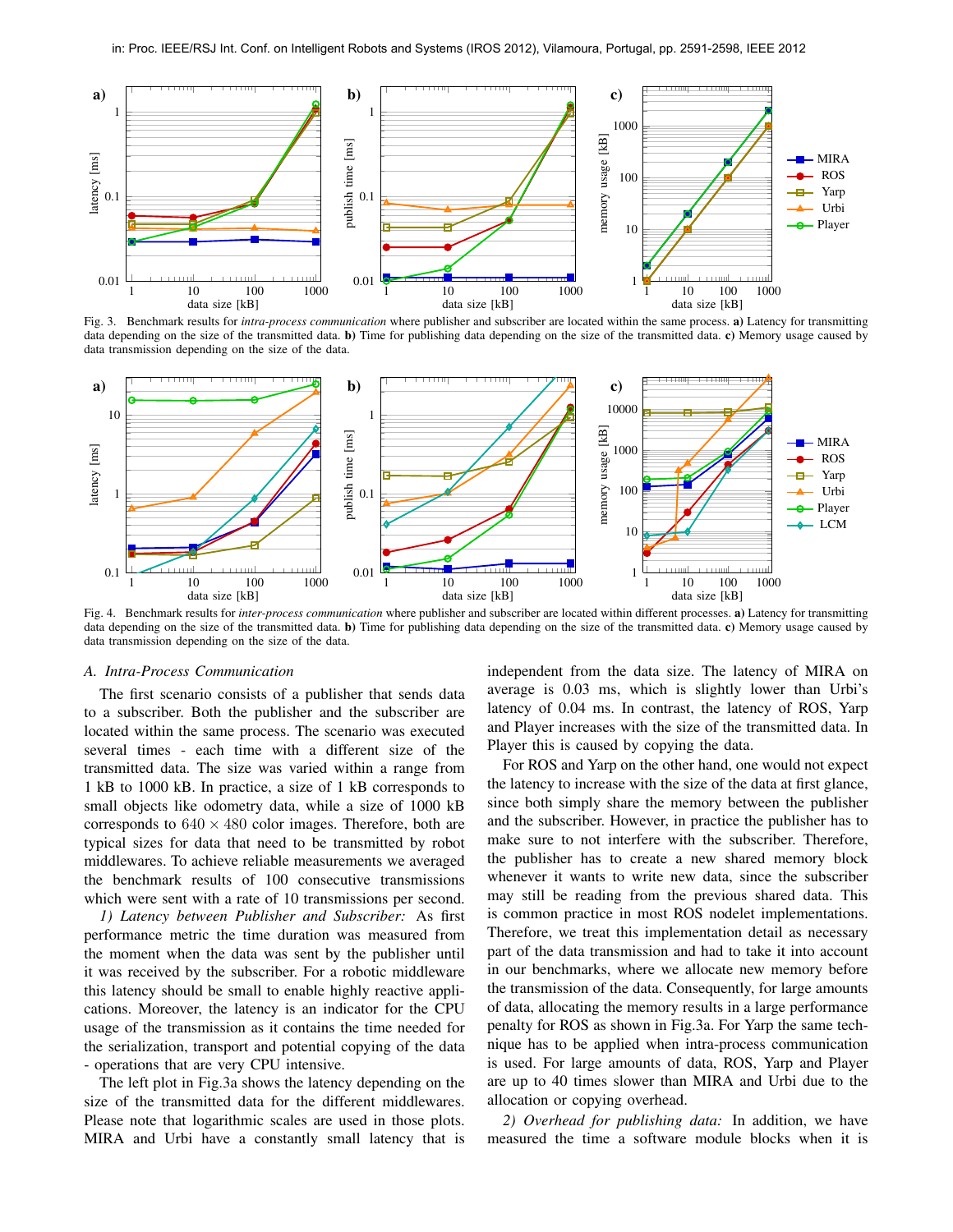publishing data. For a publisher this time should be as small as possible to avoid performance penalties, especially when data is written with high frequencies.

Fig.3b shows the time that is needed for publishing data depending on the size of data that is written. In MIRA publishing data constantly takes about 0.01 ms, i.e. a software module is able to publish data with a rate of up to 100 kHz. This is significantly faster than the other middlewares. For ROS, Yarp and Player, the time again increases with the size of the transmitted data, caused by the memory allocation (ROS and Yarp) or memory copying (Player). On the other hand, when using Urbi, a publisher blocks for a constant amount of time, similar to MIRA. However, the time is significantly higher. This is a result of the non-copying mode, where the publisher has to wait until all subscribers have finished processing the data.

# *B. Inter-Process Communication*

In a second scenario, we tested the inter-process performance. In contrast to the first scenario, the publisher and the subscriber were now located in two different processes on the same machine. The results are shown in Fig.4.

*1) Latency between Publisher and Subscriber:* Fig.4a again shows the latency for the transmission of a data packet. It is not surprising that the latency is higher for all middlewares as inter-process communication creates more overhead. The inter-process performance of MIRA and ROS is almost identical. Both are significantly faster than Urbi and Player.

The graph of the MOOS middleware is not included in the diagrams, as its performance is very poor. With 100 ms the latency of MOOS is 100 times higher compared to MIRA. Beside the slow string-based data exchange, this is caused by the low frequency that is used for fetching the data from the central database, although this frequency was already set to the maximum of 200 Hz in our tests. It is questionable if such a middleware is suitable for realtime robotic applications, that need to respond quickly.

Beside MOOS, Player also has a poor inter-process performance since it does not support this kind of communication natively. Instead, it requires the use of a special 'pass through'-device which results in significant overhead.

In contrast, Yarp shows an extremely good inter-process performance and achieves even smaller latencies than ROS and MIRA for larger amounts of data although all three middlewares use TCP for the inter-process data transport.

The LCM middleware also performs well, especially for small amounts of data. For larger amounts of data its latency becomes up to two times larger than that of MIRA and ROS. This is caused by the used UDP multicast, which seems to perform worse on a single Linux machine compared to TCP.

In general, the inter-process communication is about 10 times slower than the intra-process communication for all middlewares that support both, especially when large amounts of data are transferred. This needs to be taken into account when images and other large data packets are exchanged between software modules.

*2) Overhead for publishing data:* As shown in Fig.4b, in ROS, Yarp, Player, Urbi and LCM the blocking time increases with the size of the transmitted data when publishing data. This is because these middlewares block until the whole data is transferred into the transportation buffer (TCP stack, etc). However, in MIRA the publishing overhead remains constantly low. This is a result of the employed slotconcept which ensures non-blocking access for reading and writing. The actual transfer into the TCP stack is done by a separate thread. Therefore, in MIRA the communication stays fully transparent no matter if inter-process or intraprocess communication is used.

# *C. Memory Consumption*

In the above tests, we additionally measured the memory usage during the transmissions. Measuring the total memory consumption of a process is difficult as it contains the code size of shared library and the process itself and would, therefore, lead to incomparable results. For this reason, we first obtain the memory usage of each process before starting the transmission and again afterward. The difference of both values yields the additional memory usage that is solely caused by the data transmission. Again, these measurements were made for different sizes of the transferred data packets and for intra-process communication (Fig.3c) and inter-process communication (Fig.4c). In the latter case, we computed the memory usage for both involved processes and added them.

When using intra-process communication, ROS, Yarp and Urbi use exactly the amount of memory that is allocated by the data packet. There is almost no additional overhead. MIRA and Player require two times more memory here. In MIRA this is caused by the slot-concept which allocates memory for two data packets. In Player the additional memory is required since there is a data buffer for both the publisher and the subscriber, where the data is copied to.

When using inter-process communication, the memory overhead is significantly higher for all middlewares. ROS and LCM have the lowest memory consumption followed by MIRA, Player, Urbi and Yarp.

Interestingly, the memory usage of ROS, LCM and Urbi is significantly lower than that of MIRA, Yarp, and Player as long as small amounts of data are transferred. Apparently, MIRA, Yarp and Player have a minimum size for their transportation buffers that create some overhead in these cases. This constant overhead is the highest for Yarp. On the other hand, when using large data packets the memory overhead of Urbi rises dramatically, up to 6-10 times more than the other middlewares.

Nevertheless, the general memory usage characteristics are similar for all middlewares and none of them really wastes memory. Moreover, on current architectures memory usually is not the limiting resource.

# *D. Latency of Remote Procedure Calls*

In a third scenario, we compared the performance of remote procedure calls. Therefore, one software module